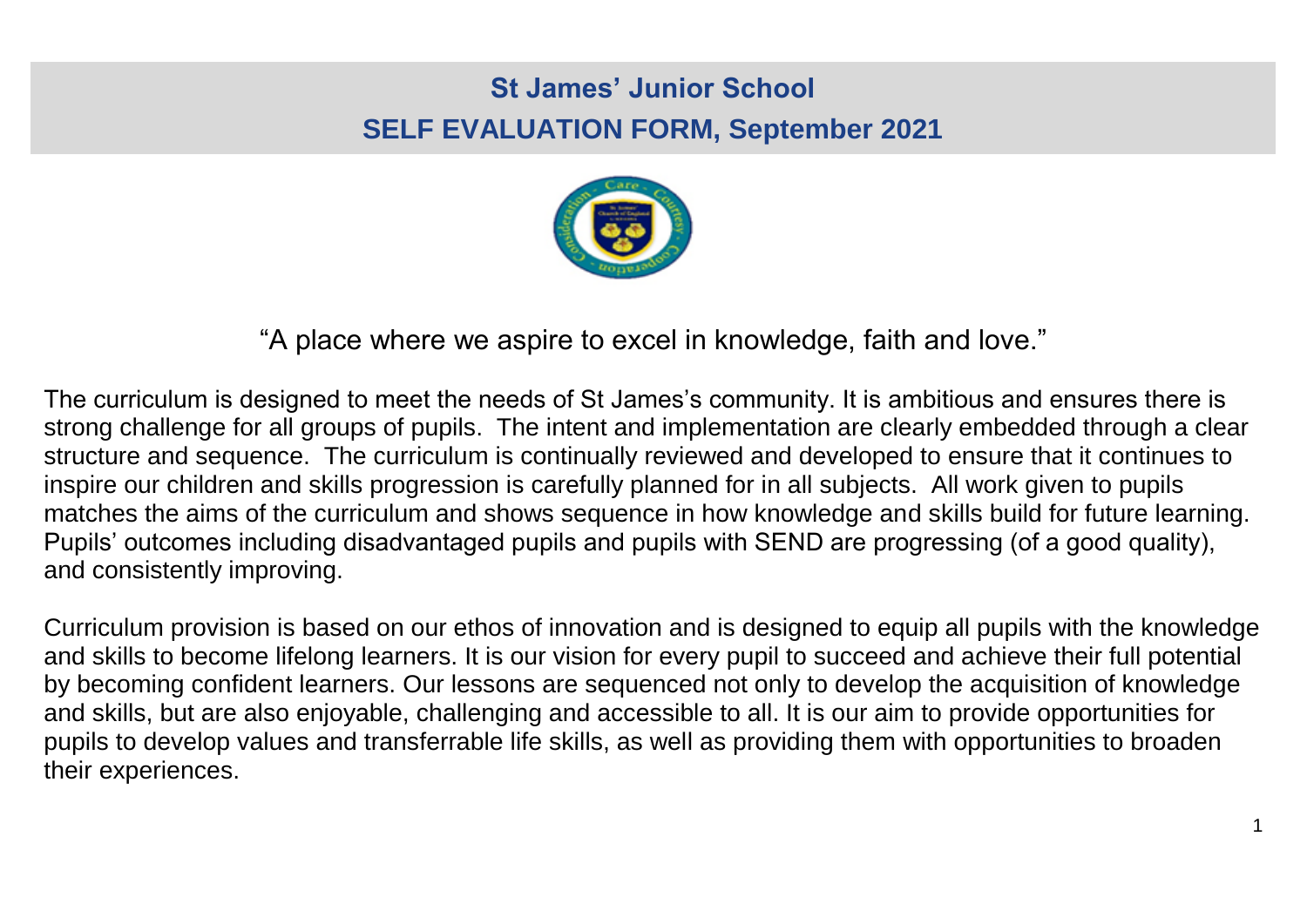## **Content**

School Context

The Bespoke Curriculum: COVID19

Curriculum innovations and awards

Quality of Education

Effectiveness of Leadership and Management

Behaviour & Attitudes

Personal Development

Jargon buster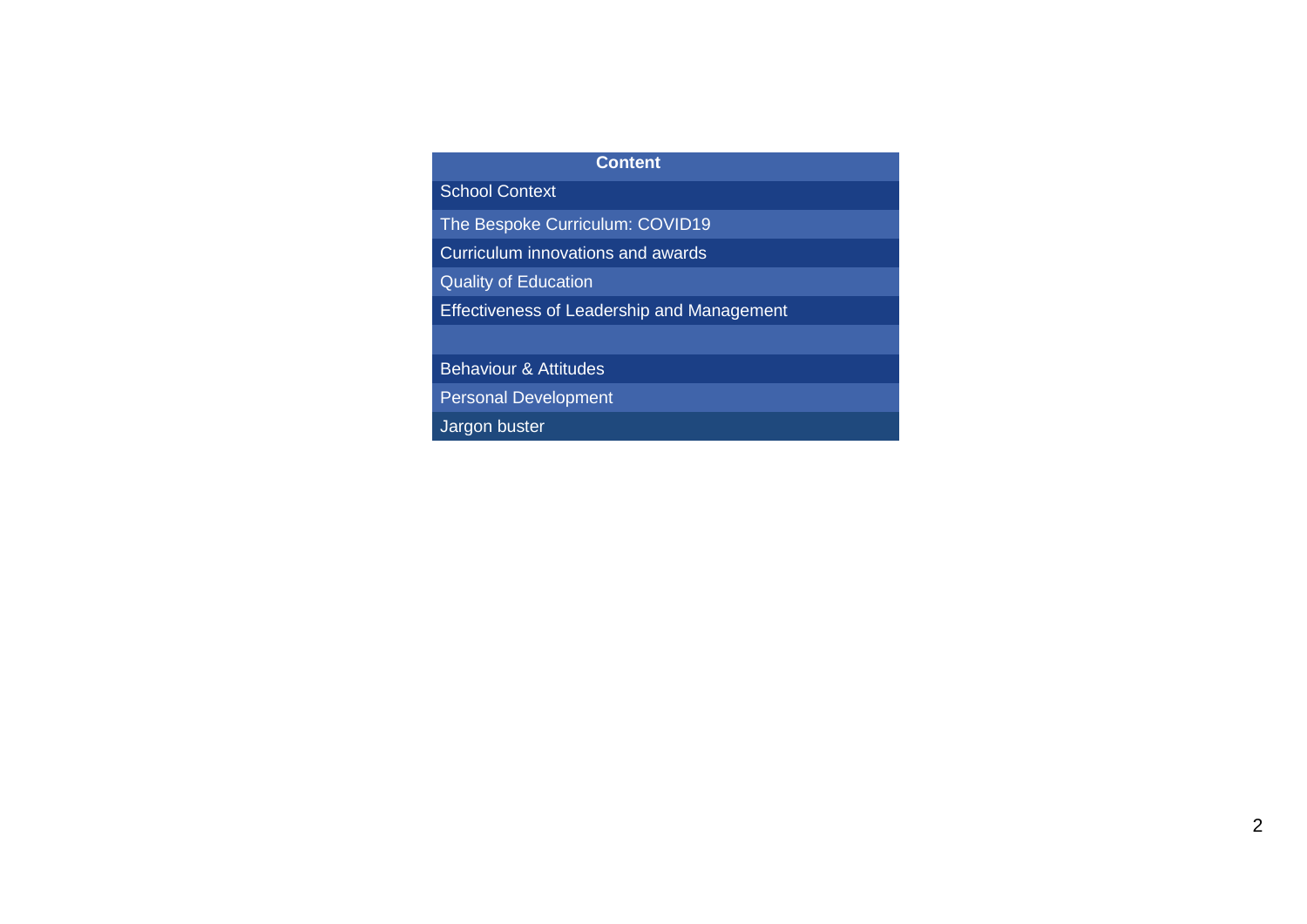## **SCHOOL CONTEXT**

|               | Location: Located in a high density, economically deprived area of East London.                                                                                                                                                                                                                                                                                                                     |
|---------------|-----------------------------------------------------------------------------------------------------------------------------------------------------------------------------------------------------------------------------------------------------------------------------------------------------------------------------------------------------------------------------------------------------|
|               | Number of pupils on roll: 217 (2 form entry) (previously a three form entry) and has the capacity for 360 children.                                                                                                                                                                                                                                                                                 |
| <b>PUPILS</b> | <b>Gender:</b> male (112) 51.6% female (105) 48.3 %                                                                                                                                                                                                                                                                                                                                                 |
|               | Languages: 74% of pupils first language not English. (Approx. 27 languages and dialects spoken)                                                                                                                                                                                                                                                                                                     |
|               | Ethnicity: Largest ethnic group is Bangladeshi (26%)                                                                                                                                                                                                                                                                                                                                                |
|               | Pupil premium: 44%. Details of pupil premium spend are available on the website.                                                                                                                                                                                                                                                                                                                    |
|               | Free School Meals: 40% which is above national                                                                                                                                                                                                                                                                                                                                                      |
|               | <b>SEND: 15%</b>                                                                                                                                                                                                                                                                                                                                                                                    |
|               | Mobility: Year 3 - 6 population - Mid Phase Admissions. 12.7% Mid Phase Leavers 10.2%                                                                                                                                                                                                                                                                                                               |
|               | A high proportion of our mid-phase admissions have no English and no previous schooling.                                                                                                                                                                                                                                                                                                            |
|               | Attendance: 95.6%                                                                                                                                                                                                                                                                                                                                                                                   |
|               | Local area: The school location and pupil base deprivation indicators is in quintile 4 (more deprived) of all schools.                                                                                                                                                                                                                                                                              |
|               | St James CofE Junior School is currently operating as a two-form entry school with 217 pupils on roll (previously a three form<br>entry) and has the capacity for 390 children. In a social context, 40% of pupils are eligible for Free School Meals (FSM), which is<br>above average. The percentage of pupils for whom English is a second language stands at 79%. In a SEND context, the number |

of pupils with SEND is currently 34. This includes 5 pupils with an EHC plan.

## **WORKFORCE**

We have a relatively stable staff, with maternity and a few career development teaching vacancies filled over the academic years.

#### **Opportunities for development:**

We talent spot and provide opportunities for development and progression. Currently 5 members of our teaching team have a TLR (with one off payments to 2 staff currently in first year of subject leadership), 3 UPS and 3 management responsibilities. All teaching staff who are NQT+1 or above shadow a subject area or responsibility.

**Highly trained support staff:** Our teaching assistants are trained and are highly effective in supporting different low level interventions and classroom in small groups and one to one support.

**Staff attendance:** Staff attendance is very good. There have been three members of staff who have had long-term absence due to the long term ill-health of two members of staff and one member of staff being on maternity leave.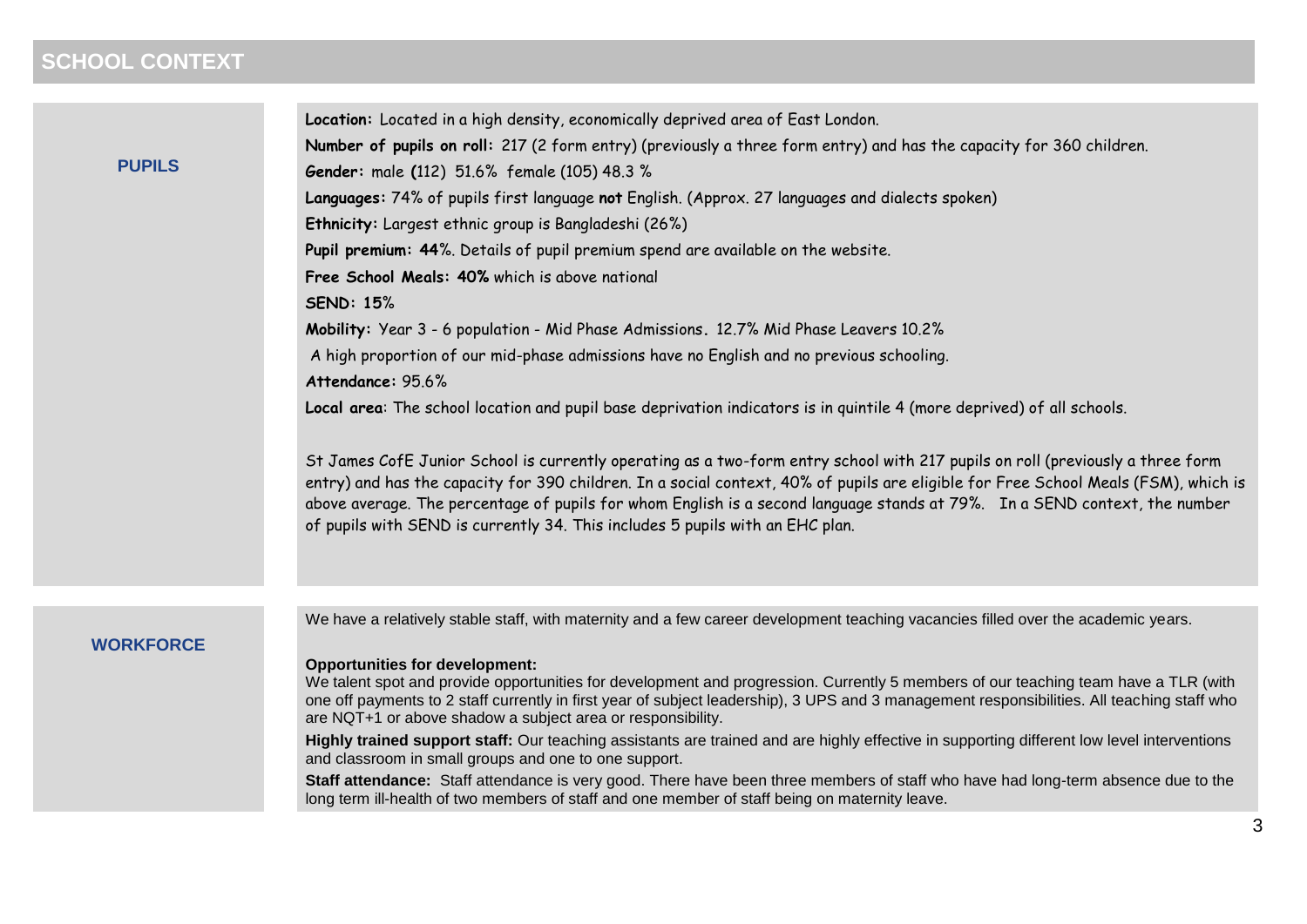**Wellbeing:** All members of staff have a personal interview with the Head Teacher twice (during appraisals Sept & June) a year to discuss workload and wellbeing. Actions for support are put in place by the leadership team as a result of these meetings.

An anonymous survey was completed via Padlet in January 2021 to ascertain how staff felt about returning to work and issues surrounding the pandemic. Concerns of staff were mainly about the mental health of pupils and families after being in Lockdown. Many staff reported feeling challenged but hopeful and grateful for their health/families etc. A second survey conducted in Summer term of 2021 revealed that the majority of staff are happy in their role and feel supported. One issue that was raised was around communication from SLT. This is something that will be addressed in Autumn 2021. Suggestion from governors to include some open ended questions where staff can suggest improvements.

**Area for development** *Leaders and those responsible for governance should ensure that:* 

- *- the recent dip in reading outcomes is reversed and all pupils achieve to the very best of their capabilities in this subject*
- *- the teaching of mathematical reasoning and problem-solving skills is strengthened so that all groups of pupils, including the 'more able', are routinely challenged* in their learning

#### **Progress:**

- More rigorous assessment, reporting and pupil progress analysis systems have been put in place so that leaders now more closely track all groups, including the more able.
- Rigorous training for staff on how to teach for greater depth through the introduction of 'challenge work'
- Rise **in** percentages of pupils achieving greater depth across the school
- Rise in progress (and attainment) –revise progress measured from starting point (baseline assessment)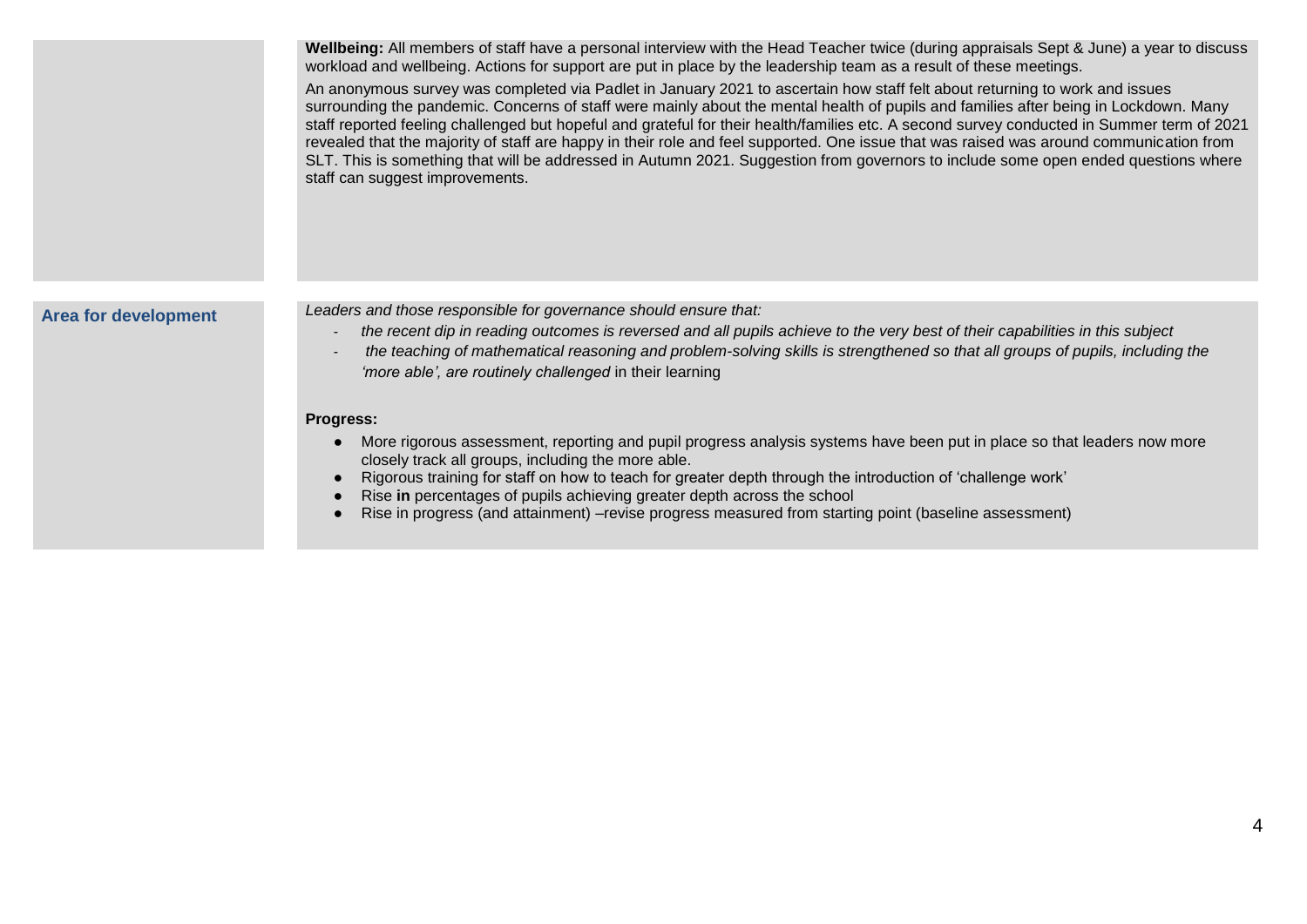## **THE BESPOKE CURRICULUM: COVID19 STRATEGY STATEMENT**

#### ● 2 bubble closure since Sep 2020. – Risk Assessment routinely updated ● Average pupil attendance – Autumn 2020 97%, Spring 2021 96%. Summer 95.4% Due to our high attendance at this time, the **COVID CONTEXT** school received a letter from Anita Stewart, Director of Education for Newham, celebrating this achievement. ● Protocols for bubble closure, bubble reintegration and home learning are rigorous and monitored by class teachers and SLT ● The school was open for children of key workers, vulnerable children Year 3 to 6. Attendance was consistent and high in comparison to neighbouring schools, reflecting how much pupils enjoy coming to St James'. **Actions from March to 2020- April 2021 St James COVID19**  ● SLT alongside the other staff team kept in regular contact with families to find out about wellbeing and help by offering support by **RESPONSE** signposting to local government services and delivering food parcels. **The Bespoke**  Teachers and senior staff closely monitored the online learning provision and where children were notably absent, evidenced **Curriculum** through missing work, teachers and senior staff contacted those families to offer support, through offering access to technology, extra 1:1 time with the teacher, home learning packs or other pastoral support. Infant &<br>Year R<br>pupils excited wastherman All pupils, those attending school and at home are taught the same objectives - content from live online classes taught by the teacher friendship ● Every year group had the usual class teachers to share the teaching of children in school and those at home each week on a rota overjoyed basis joyful Chromebooks were offered to some families and 'blended learning' home learning packs were sent so that all children were able to access. Pupils learning was monitored closely and celebrated through our website and social media. Some of the words children SEND pupils and parents were signposted to the LA for wellbeing support and were allocated funding ahead of the DfE 'catch up' used to described coming fund to buy into 'Fairplay House' to promote health, wellbeing and interventions in maths and reading for academic support. back into school ● LA is leading on the implementation of R(S)HE in the borough. St James' held virtual parental consultation in December 2020 - good

feedback overall. There are PSHE/Wellbeing lessons built into the weekly timetable. The school follows the Jigsaw scheme of work which has been adapted to meet the needs of the pupils and the community. In summer 2021, all year groups completed the unit: Changing Me. Parents were sent information about what was to be covered. Parents were encouraged to speak to PSHE leader if there were concerns. These were discussed thoroughly with the parents concerned. Only two pupils were withdrawn from the Sexual education aspect in Year 6.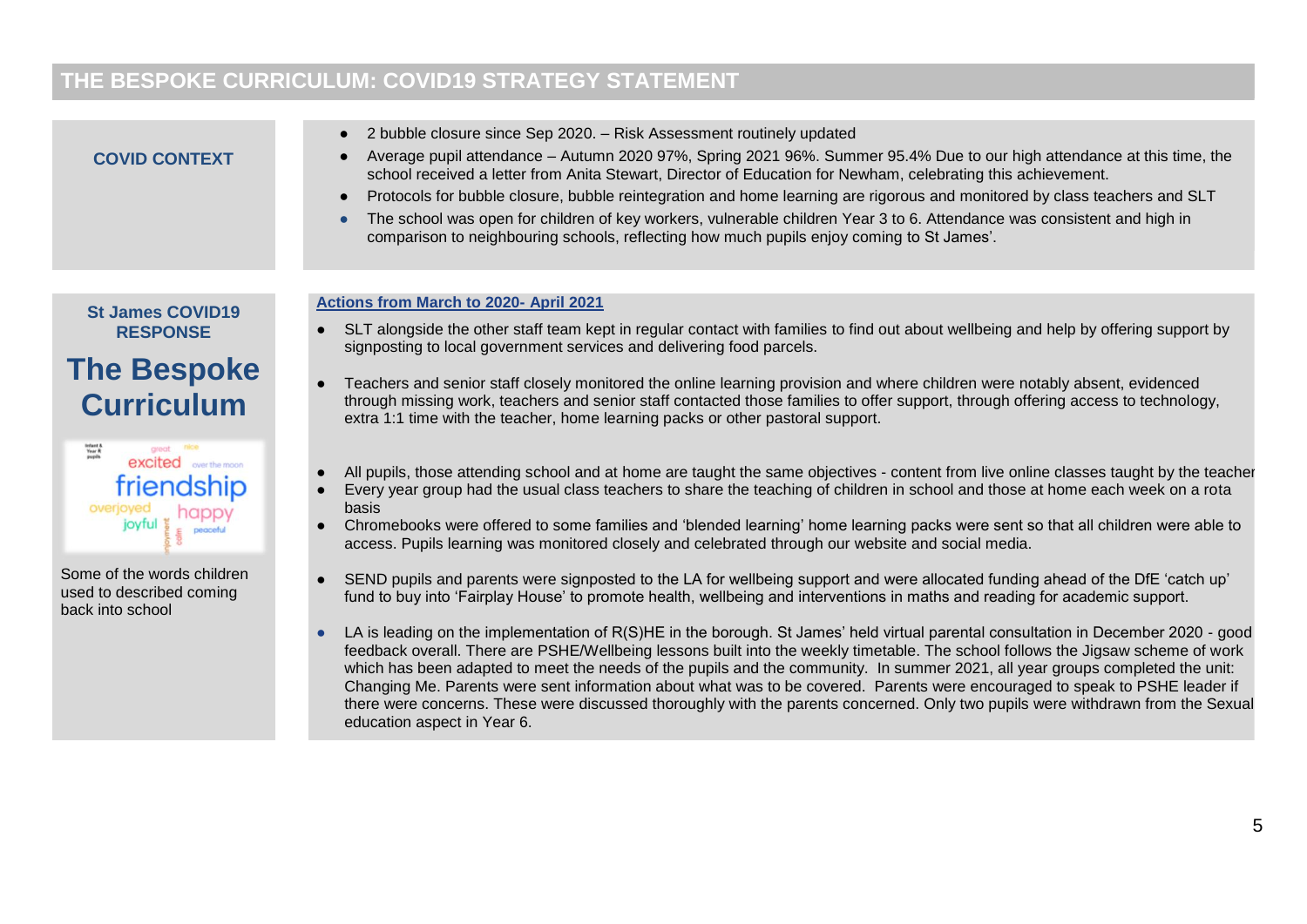#### **CURRICULUM DESIGN**

Topics are planned over a long period of time enabling time for consolidation.

- An audit by SLT and subject leads of subjects has been completed to find out which units were not taught in the Summer '20 term and an action plan has begun so that these missing units are integrated seamlessly into 2020-21
- Teachers will utilise lesson starter time to address misconceptions and revisit topics.
- CPD time has been dedicated to support teachers in assessment for learning techniques to ensure that all pupils have secured the basics. Teachers will use the non-negotiables in maths and English from the year before for some children to support progression
- A robust programme of academic interventions is carefully planned using assessment data to identify misconceptions and to ensure there is confidence and fluency.
- From September 2020, leaders monitored social and emotional wellbeing through base line standardise assessment tests and teacher assessments to find out how the school closure has impacted upon the social and emotional wellbeing of St James pupils, with priorities placed on developing collaboration, resilience, emotional literacy, community, self-esteem, empathy, mindfulness and kinaesthetic learning.

## **CURRICULUM INNOVATION AND AWARDS**

## **AREA OF FOCUS EVIDENCE & COMMENTARY**

At St James' we are curriculum innovators. Through research and sharing practice with other professionals, we regularly develop and review initiatives aimed to improve standards and pupil outcomes.

### **CURRICULUM & INNOVATION**

St James' uses a range of well-known national initiatives such as Read Write Inc., TT Rockstars and Education4Change to help improve the knowledge and skills of our learners, whilst at the same time providing them with a wide range of opportunities to broaden their experiences. We are aware that many of our learners come from disadvantaged backgrounds and are committed to providing a curriculum that is challenging and accessible to all.

St James' has been part of the East London Maths hub, which is a Department for Education funded programme, led by NCETM. It brings together mathematics education professionals in a collaborative national network of hubs, designed to develop and spread excellent practice, for the benefit of all pupils. It ensures that all pupils, teachers and leaders have access to support, training and innovation that will improve the enjoyment and attainment in mathematics.

As a result of the Covid-19 pandemic, St James' has begun making the move towards becoming a 'Google school' and has been using Google classroom to support and enhance the learning of our pupils both at home and at school.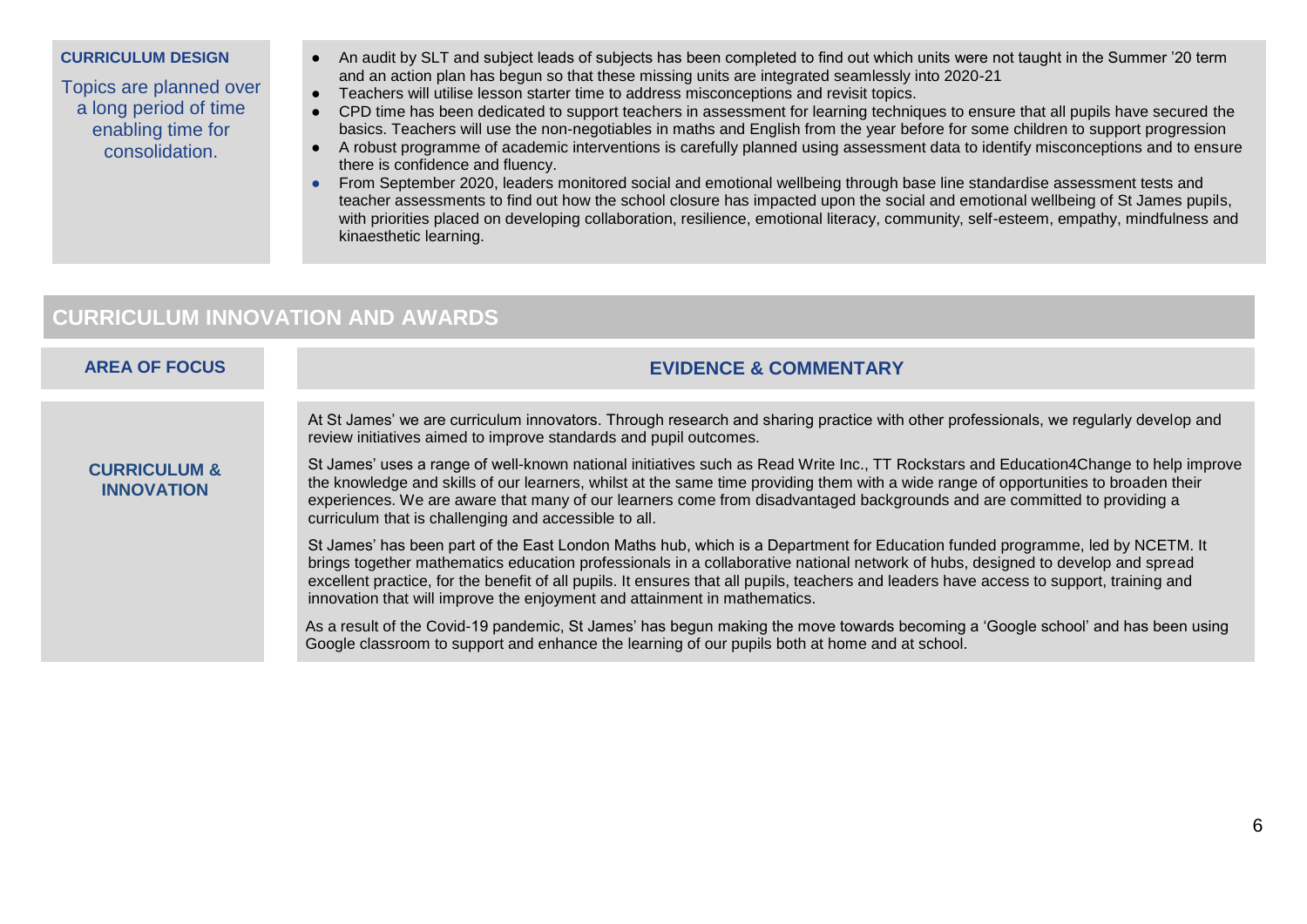## **AWARD WINNING SCHOOL**

At St James' we are committed to providing a broad and balanced curriculum that encourages all to 'aspire to excel in knowledge, faith and love.' Our commitment to providing quality first teaching in the core subjects of English and mathematics has been recognised by Tribal and as a result the Basic Skills Quality Mark was renewed for St James' in March 2021. During this process, the school was praised for its consistency in the delivery of English lessons, the availability and use of practical maths resources and the inclusion of problem solving and reasoning elements to maths lessons. In addition to this, we have provided our pupils with opportunities to enter national competitions for mathematics and English. As a result of this, some of our pupils are currently completing the UK Maths Challenge and approximately 40 of our pupils have had their written work published by Young Writers.

St James' promotes extra-curricular activities and one of our most successful clubs has been Debate Mate. Pupils from St James' compete in these competitions annually and were named Newham Debate Mate champions in 2019.

During Covid-19, St James' was recognised for its high attendance and has received recognition from Anita Stewart, Director of Education for Newham, due to this. We are very proud of our awards as they reflect our school vision and we strive to add to this collection.

## **OUTDOOR LEARNING**

At St James' we have a wide range of outdoor learning opportunities. Our Nature Garden has been developed and improved by our school gardening club, making it a valuable teaching resource where children can learn about the environment. St James' is also fortunate enough to have an outside classroom and outdoor open space which can be used for outdoor learning. In addition to this, our school grounds are enhanced by interactive activities such as times table grids, problem solving questions and fraction walls. Staff are encouraged to plan opportunities to use these spaces and activities in order to enhance and embed our curriculum, particularly in subject areas such as Science and mathematics. Our latest addition has been the installation of orienteering equipment, to provide our students with opportunities to develop their teamwork and problem solving skills.

## **QUALITY OF EDUCATION**

## **INTENT**

**Curriculum design. coverage and appropriate-ness**

The curriculum is designed to meet the needs of St James's community. It is ambitious and ensures there is strong challenge for all groups of pupils. The intent and implementation are clearly embedded through a clear structure and sequence. The curriculum is continually reviewed and developed to ensure that it continues to inspire our children and skills progression is carefully planned for in all subjects. All work given to pupils matches the aims of the curriculum and shows sequence in how knowledge and skills build for future learning. Pupils' outcomes including disadvantaged pupils and pupils with SEND are progressing (of a good quality), and consistently improving.

Curriculum provision is based on our ethos of innovation and is designed to equip all pupils with the knowledge and skills to become lifelong learners. It is our vision for every pupil to succeed and achieve their full potential by becoming confident learners. Our lessons are sequenced not only to develop the acquisition of knowledge and skills, but are also enjoyable, challenging and accessible to all. It is our aim to provide opportunities for pupils to develop values and transferrable life skills, as well as providing them with opportunities to broaden their experiences.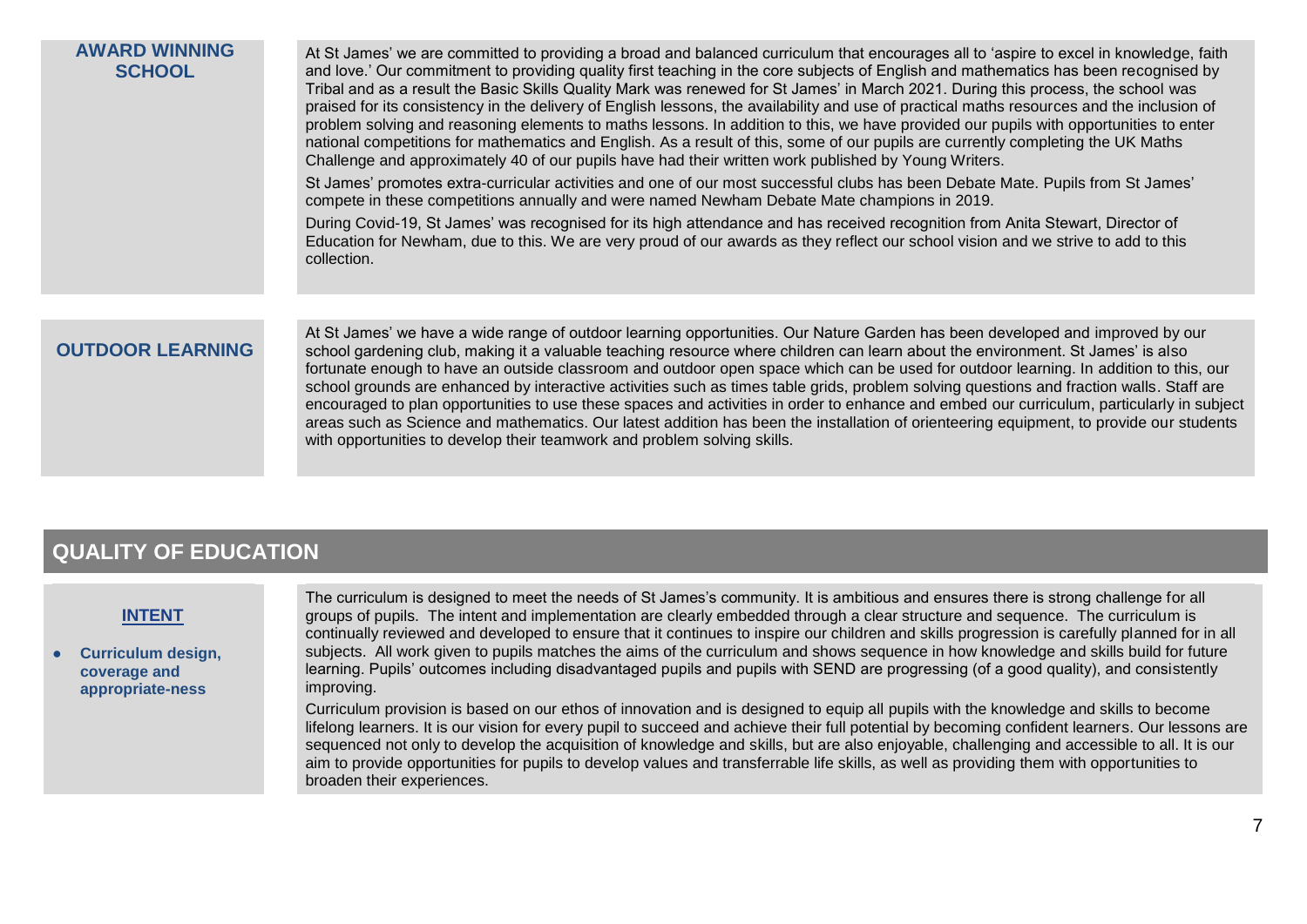### **SEND**

Refer to the adapted curriculum and lesson variation for the L20% accessing the NC

All pupils with SEND are given the opportunity to access the national curriculum through quality first teaching, with variation in delivery where required to enable access for all. Pupils whose' ability to access the national curriculum is impaired by their special needs have their curriculum personalised in the form of an adapted curriculum, which enables them to access aspects such as the core subjects at age expectations below their biological age, but enables progress to be measured and tracked.

## **IMPLEMENTATION**

- **Curriculum delivery**
- **Teaching (pedagogy)**
- **Assessment**

A quality first teaching approach ensures that lessons are consistently good or outstanding. Leaders monitor teaching and learning weekly to ensure high standards. Methods of monitoring include pupil conferencing, book looks, learning walks and planning scrutinises. Year groups work closely to ensure consistency of high expectations.

Assessment systems are well-established with a particular emphasis on AfL and formative assessment so that misconceptions and gaps in knowledge can be addressed systematically. Teachers adapt their teaching to meet pupils' learning needs and have the highest expectations of all pupils. Teachers use assessment well to ensure confidence and fluency. Pupils build on previous learning, practice and automaticity. Pupils are involved with assessing their own work and identifying next steps. SIMS is used to track the progress of small steps of learning (sublevels within each level) and this is used to inform future planning, teaching and target setting.

There are three summative assessment periods each year, followed by Pupil Progress meetings. All groups are tracked and actions are identified to ensure the best possible outcomes for pupils during these meetings. Intervention programmes, planned by senior leaders, are put in place to support pupils who are not making expected progress. Assessment data and outcomes from monitoring are used to inform the School Development Plan and the school's professional development programme. When introducing new curriculum and assessment initiatives staff are consulted and insets held to clarify misconceptions and that there is no unnecessary addition to workload.

#### **SEND**

Quality first teaching forms part of the first wave for all SEND pupils; planning for the pupils who do not access the national curriculum at age-appropriate levels is done by the class teacher, with the delivery of the adapted curriculum forming part of quality first teaching. The main elements however, are delivered by trained additional adults, under the guidance of class teachers. This enables teachers to dip in and focus on pupils not accessing the national curriculum regularly, and also discuss and initial their work to ensure quality meets the school's high expectations.

- Ensure outcomes of the English and maths review continue to impact on standards and increase the number of pupils achieving the expected standard and greater depth in writing increases, with an emphasis on boys writing.
- More rigorous monitoring of formative assessment to ensure that lesson planning is based on accurate and frequent assessments to meet the needs of all pupils including the lower20% and more able.
- Provide opportunities for teachers to observe and share outstanding practice with a focus on greater depth.
- Develop Google Education and the use of the media to inspire those who are hard to engage with writing.
- Develop and embed a consistent curriculum for high-needs SEND pupils
- To raise the percentage of pupils for combined expected standard (reading/writing/maths)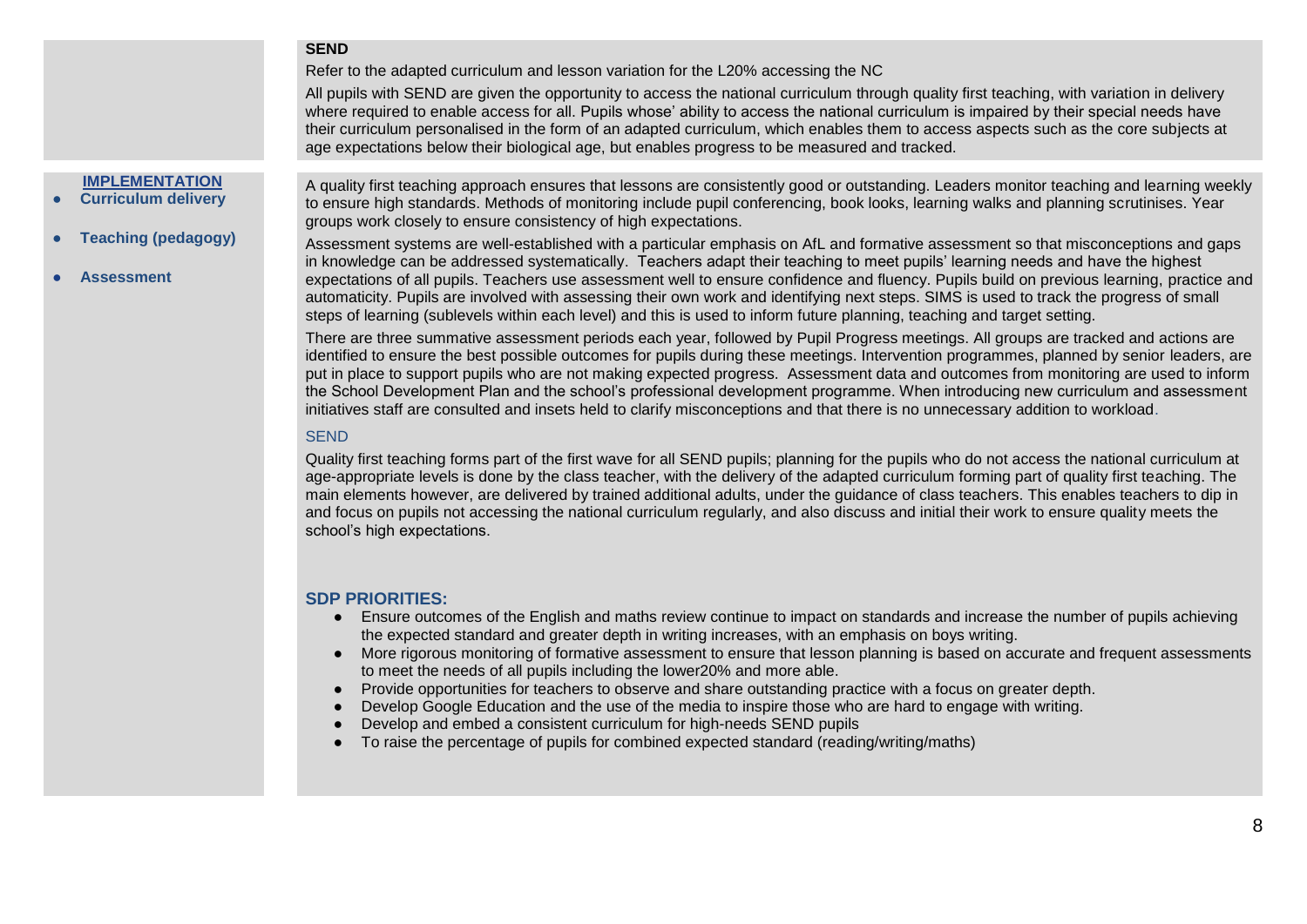## Three year progress results 2017-2019

# **Impact**

- Attainment & Progress
- Reading
- Writing
- Maths

|                          | School progress score | Progress description |     | LA state- funded schools   England state-funded schools |
|--------------------------|-----------------------|----------------------|-----|---------------------------------------------------------|
| Reading                  |                       |                      |     |                                                         |
| 2017                     | $-0.4$                | Average              | 1.5 | 0.0                                                     |
| 2018                     | $-2.2$                | <b>Below average</b> | 1.8 | 0.0                                                     |
| 2019                     | $-2.2$                | <b>Below average</b> | 1.9 | 0.0                                                     |
|                          |                       |                      |     |                                                         |
| Writing                  |                       |                      |     |                                                         |
| 2017                     | 0.2                   | Average              | 2.6 | 0.0                                                     |
| 2018                     | 0.7                   | Average              | 2.1 | 0.0                                                     |
| 2019                     | 0.4                   | Average              | 1.9 | 0.0                                                     |
|                          |                       |                      |     |                                                         |
| Maths                    |                       |                      |     |                                                         |
| 2017                     | $-0.1$                | Average              | 3   | 0.0                                                     |
| 2018                     | $-1.9$                | <b>Below average</b> | 3.5 | 0.0                                                     |
| 2019                     | $-2.5$                | <b>Below average</b> | 2.7 | 0.0                                                     |
|                          |                       |                      |     |                                                         |
| Expected standard in RWM |                       |                      |     |                                                         |
| 2017                     | 60%                   |                      | 70% | 61%                                                     |
| 2018                     | 61%                   |                      | 76% | 64%                                                     |
| 2019                     | 59%                   |                      | 76% | 65%                                                     |
|                          |                       |                      |     |                                                         |
| Higher standard in RWM   |                       |                      |     |                                                         |
| 2017                     | 5%                    |                      | 11% | 9%                                                      |
| 2018                     | 5%                    |                      | 13% | 10%                                                     |
| 2019                     | 7%                    |                      | 16% | 11%                                                     |
|                          |                       |                      |     |                                                         |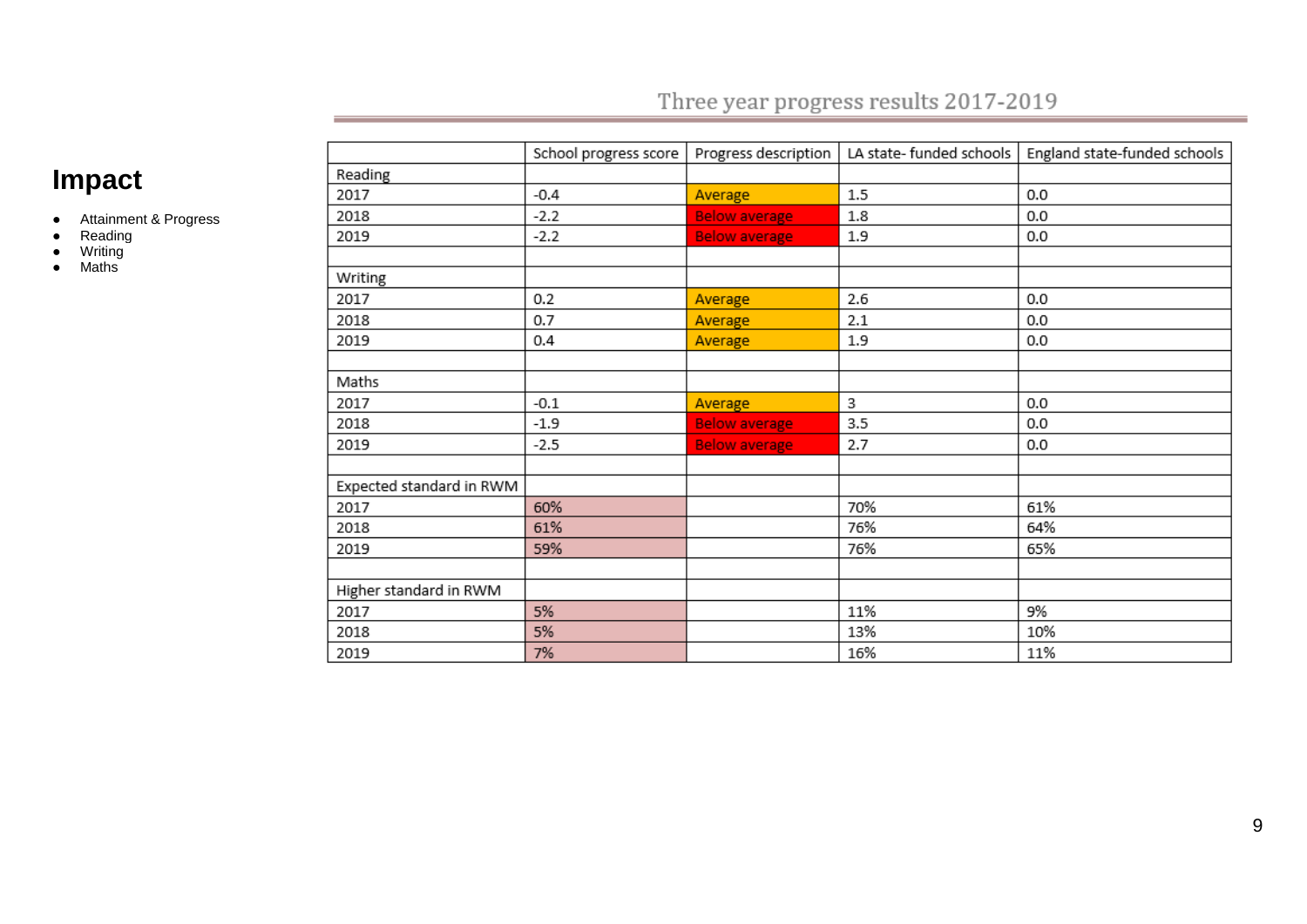| <b>AREA OF FOCUS</b>                            | <b>EVIDENCE &amp; COMMENTARY</b>                                                                                                                                                                                                                                                                                                                                                                                                                                                                                                                                                                                                                                                                                                                                                                               |
|-------------------------------------------------|----------------------------------------------------------------------------------------------------------------------------------------------------------------------------------------------------------------------------------------------------------------------------------------------------------------------------------------------------------------------------------------------------------------------------------------------------------------------------------------------------------------------------------------------------------------------------------------------------------------------------------------------------------------------------------------------------------------------------------------------------------------------------------------------------------------|
| <b>VISION &amp; ETHOS</b>                       | Leadership and management are continually developing. A new head teacher was appointed and the format of SLT was changed since<br>September 2021 SLT and staff share a clear vision of high expectations for all despite challenging circumstances. Our SLT provides<br>quality pedagogical support to all teachers so that training is personalised and teaching is good to outstanding. All staff and subject<br>leaders are supported to build knowledge and skills to consistently improve the curriculum.                                                                                                                                                                                                                                                                                                 |
| <b>STAFF DEVELOPMENT</b>                        | Curriculum and subject leadership has started to develop with an eye for potential which will help to ensure sustainable leadership at all<br>levels. Effective succession planning ensures the school maintains standards of leadership into the future. Professional development<br>needs are identified through monitoring and link to the school development plan. NQTs receives mentoring, resulting in rapid progress.<br>Leaders undertake national professional qualifications such as NPQH & NPQSL. Leaders are ambitious in providing high quality<br>education for all pupils. Induction of new staff is rigorous and strong support is available to all pupils. St James is committed to equality<br>of opportunity, inclusion and the Equality Act, 2010                                          |
| <b>STAFF WORKLOAD</b><br><b>&amp; WELLBEING</b> | Leaders are committed to staff wellbeing and regularly consult on ways to reduce teacher workload. Staff are consulted on new<br>policies and initiatives to take account of workload and report support for leaders<br>Personal interviews are conducted bi-annually with the HT to gauge staff satisfaction. We have a range of wellbeing strategies, e.g.,<br>staff counselling available. Newham Psychology Service, Drama Therapist<br>This is evident from attendance figures which have not only remained high but improved last year, this is due to the level of support<br>the senior leadership                                                                                                                                                                                                     |
| <b>GOVERNANCE</b>                               | The Governing board is robust in holding the school to account. They know the school well and present effective challenge and<br>support to leaders. Governors are well trained and contribute valuable skills to impact on school improvement. Link governors for each<br>curriculum area and safeguarding have termly visit.                                                                                                                                                                                                                                                                                                                                                                                                                                                                                 |
| <b>SAFEGUARDING</b>                             | Leaders have developed a strong culture of safeguarding. Safeguarding teams in school have ensured all staff are vigilant to signs of<br>risk or harm. Pupil mental health and well-being are carefully supported and pupils are aware of the need to keep safe in the wider<br>community. The team reaches out to families and focuses on school readiness, overcoming barriers to learning, and responding to<br>local and national priorities such as mental health, signposting them to appropriate agencies and services.<br>The school employs a Drama Therapist two days a week to support the mental health of individual pupils and going forward will also be<br>working with some groups who face similar issues. The safeguarding team meet regularly to discuss pupils on their caseload and what |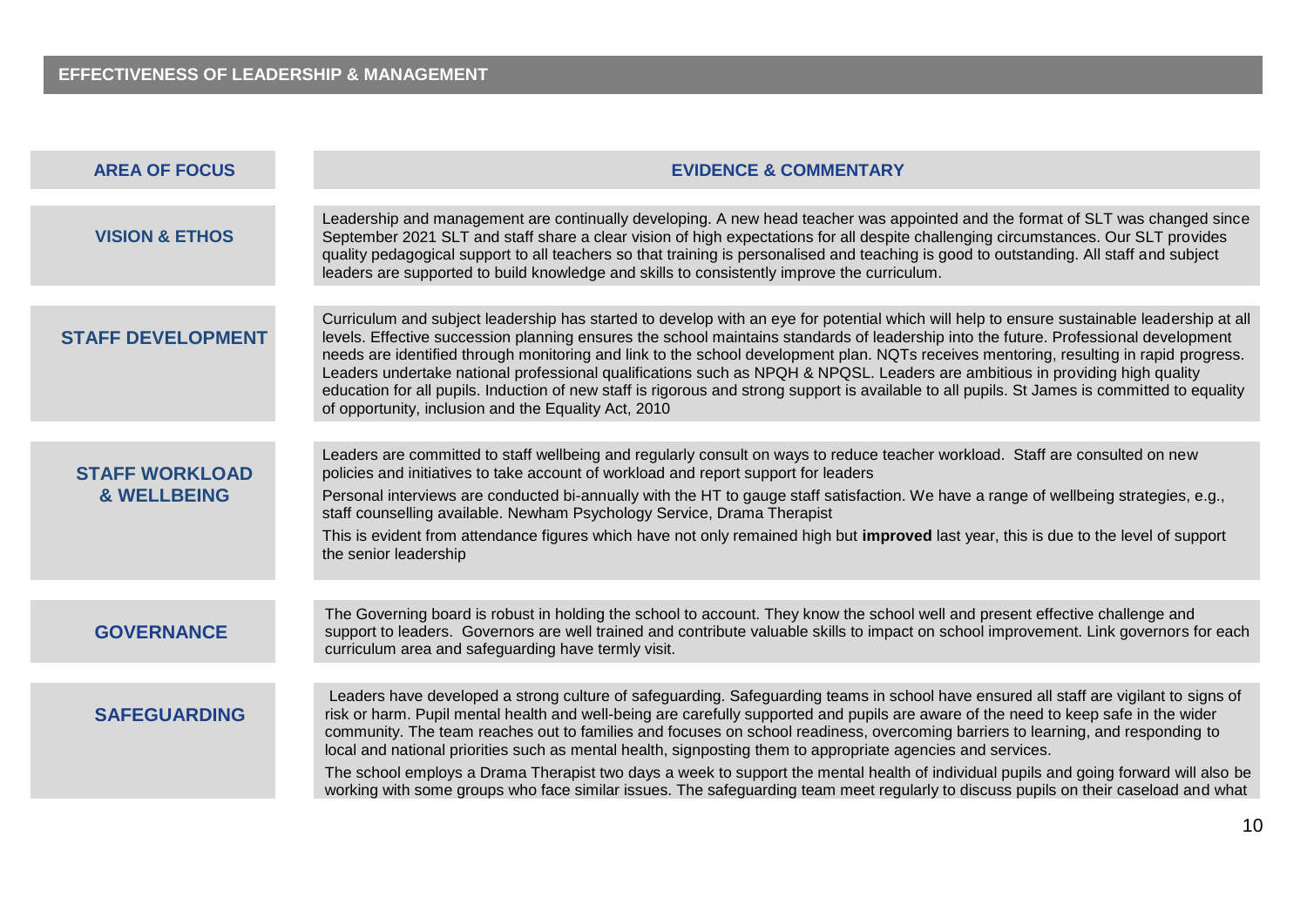the next steps might be for those pupils. In addition, a CAMHs clinician comes into school every half term to discuss cases that meet the threshold for CAMHs involvement; where it does not, they support the school with strategies which could be employed to support pupils and families.

## **PARENTAL ENGAGEMENT**

We have very high attendance at parent events e.g. Meet The Teacher Evening for each year group. We conduct an annual parent survey, as well as Parentview surveys at events such as Parents Evening and the results feed in to the school development plan.

- SLT to devise a termly calendar for progress and standards monitoring. Observations and monitoring are more frequent and effect quicker improvements on pupil outcomes.
- To continue to develop subiect leader accountability so that all leaders are unanimous in their ambition for the best for all St James' pupils.
- To develop a more rigorous CPD programme and appraisal process for support staff.
- Subject specific CPD devised for staff and support staff based on arising needs of the school
- *To continue to develop the ability of staff to cater for the learning needs of L20%, especially, those pupils who require an alternate curriculum to enable them gain access.*
- *To systemise the tracking of progress for pupils following an alternate curriculum.*
- *To continue to involve parents' voice in their children's provision in school.*
- To raise the attainment of boys so that more boys achieve GLD (Greater Level of Development)
- Research and implement strategies to further support summer born pupils to ensure they achieve in line with their peers
- Provide additional CPD opportunities for all staff at all levels to ensure support for pupils is of the highest standard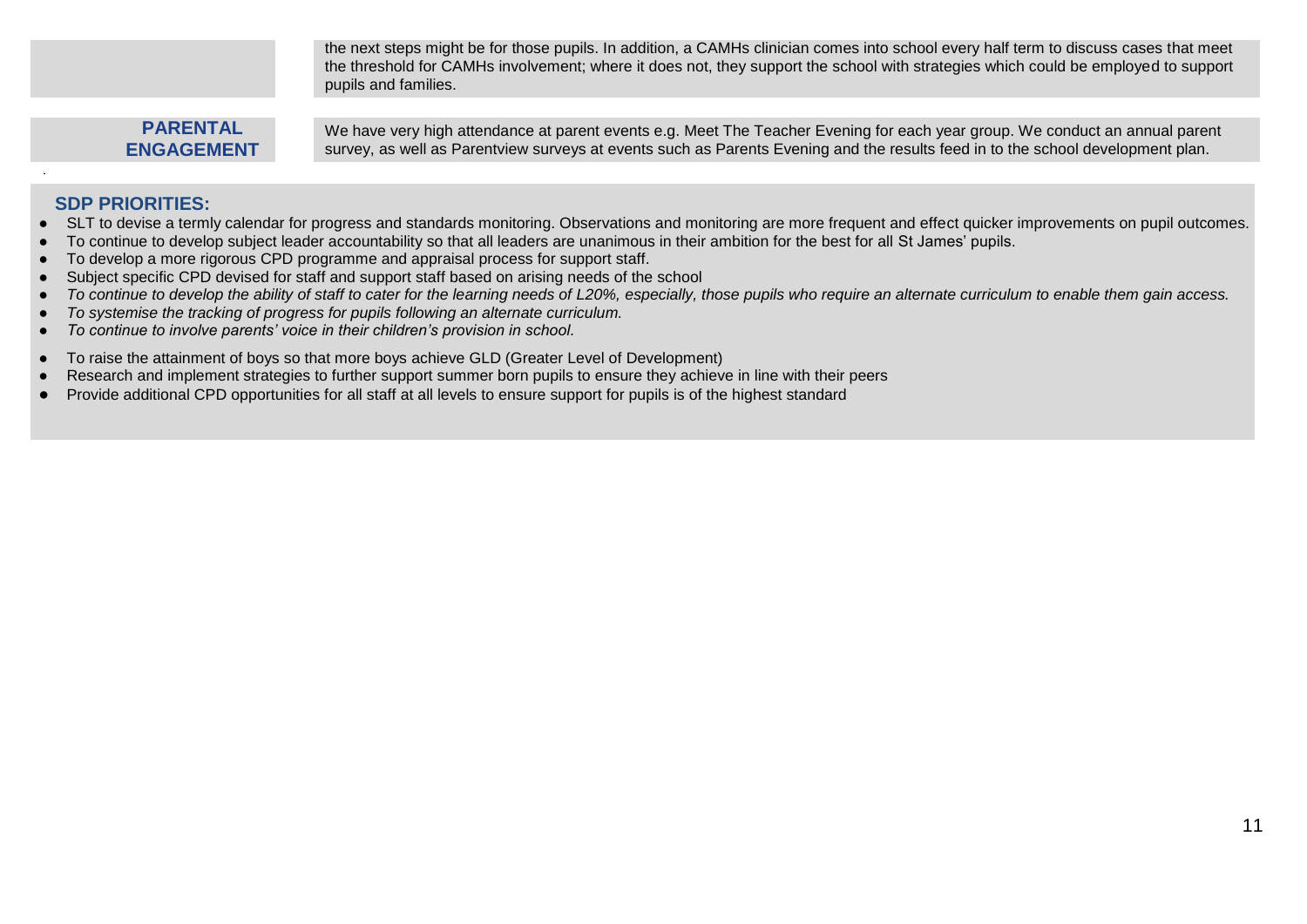## **BEHAVIOUR AND ATTITUDES**

| <b>BEHAVIOUR</b>                       | Behaviour and attitudes are outstanding. Pupils demonstrate high levels of respect for each other. They recognise and celebrate differences.<br>Behaviour is positive in classrooms and playgrounds. Pupils uphold the school's core values of care, consideration, courtesy and cooperation.<br>Pupils play an active part in the life of the school through, school council members, lunchtime buddies etc. All staff have consistently high<br>expectations of behaviour and low level disruption is not tolerated. Behaviours for learning are always positive and pupils show strong resilience<br>in their learning. Relationships between staff, pupils and parents are very positive. Pupils feel safe and well looked after in school.<br>Our behaviour policy focuses on connection with children and understands the causes of unacceptable behaviour. Children have a sense of<br>responsibility and fairness.<br>Our 'time out' system, which is a consequence for consistent low-level disruption or unsociable behaviour, has proved very successful at<br>reducing incidents with a reduction of children using the 'time out' table. Our monitoring shows that classroom disruption is extremely rare.<br>Exclusions are rare. We have had one fixed exclusion in 2019 and no permanent exclusions. |
|----------------------------------------|----------------------------------------------------------------------------------------------------------------------------------------------------------------------------------------------------------------------------------------------------------------------------------------------------------------------------------------------------------------------------------------------------------------------------------------------------------------------------------------------------------------------------------------------------------------------------------------------------------------------------------------------------------------------------------------------------------------------------------------------------------------------------------------------------------------------------------------------------------------------------------------------------------------------------------------------------------------------------------------------------------------------------------------------------------------------------------------------------------------------------------------------------------------------------------------------------------------------------------------------------------------------------------------------------------------------|
|                                        |                                                                                                                                                                                                                                                                                                                                                                                                                                                                                                                                                                                                                                                                                                                                                                                                                                                                                                                                                                                                                                                                                                                                                                                                                                                                                                                      |
| <b>ANTI-BULLYING</b>                   | Incidents of bullying, including cyber bullying incidents, are rare but when they do occur they are dealt with swiftly and effectively. The potential<br>dangers of bullying and use of social media are regularly addressed in class, assemblies, parent's meetings and newsletters. Racist incidents<br>are rare and are dealt with swiftly and followed up with lessons focusing on equality and tolerance.                                                                                                                                                                                                                                                                                                                                                                                                                                                                                                                                                                                                                                                                                                                                                                                                                                                                                                       |
|                                        |                                                                                                                                                                                                                                                                                                                                                                                                                                                                                                                                                                                                                                                                                                                                                                                                                                                                                                                                                                                                                                                                                                                                                                                                                                                                                                                      |
| <b>ATTENDANCE</b>                      | Children's attendance is well above the Newham and National average consistently. Our in house attendance officer robustly and successfully<br>tackles persistent absence. Our attendance rate is 95.6%. Our persistent absence rate is continuously monitored and followed up.                                                                                                                                                                                                                                                                                                                                                                                                                                                                                                                                                                                                                                                                                                                                                                                                                                                                                                                                                                                                                                      |
|                                        |                                                                                                                                                                                                                                                                                                                                                                                                                                                                                                                                                                                                                                                                                                                                                                                                                                                                                                                                                                                                                                                                                                                                                                                                                                                                                                                      |
| <b>FAMILY</b><br><b>SUPPORT</b>        | St James supports families in many ways. Our learning mentor, SEND lead and safeguard lead work with external agencies to ensure vital crisis<br>support for parents, so that pupils living in difficult circumstances do not have their schooling interrupted. The impact is that St James' has one<br>of the highest attendance rates in the local authority.                                                                                                                                                                                                                                                                                                                                                                                                                                                                                                                                                                                                                                                                                                                                                                                                                                                                                                                                                      |
|                                        |                                                                                                                                                                                                                                                                                                                                                                                                                                                                                                                                                                                                                                                                                                                                                                                                                                                                                                                                                                                                                                                                                                                                                                                                                                                                                                                      |
| <b>ATTITUDES</b><br><b>TO LEARNING</b> | Pupil satisfaction is high, resulting in 97% attendance as children want to come to school and not miss out on memorable experiences we<br>continually provide. Pupil conferencing gives children a voice and children are fully involved in the decision-making processes within the school<br>(e.g. school council) to ensure that children are happy and enjoying learning.                                                                                                                                                                                                                                                                                                                                                                                                                                                                                                                                                                                                                                                                                                                                                                                                                                                                                                                                       |
|                                        |                                                                                                                                                                                                                                                                                                                                                                                                                                                                                                                                                                                                                                                                                                                                                                                                                                                                                                                                                                                                                                                                                                                                                                                                                                                                                                                      |

- Develop strategies for key pupils to support emotional wellbeing using.
- Keep training up to date with all staff for consistency of approach.
- Ensure the 4Cs are consistently embedded into school life.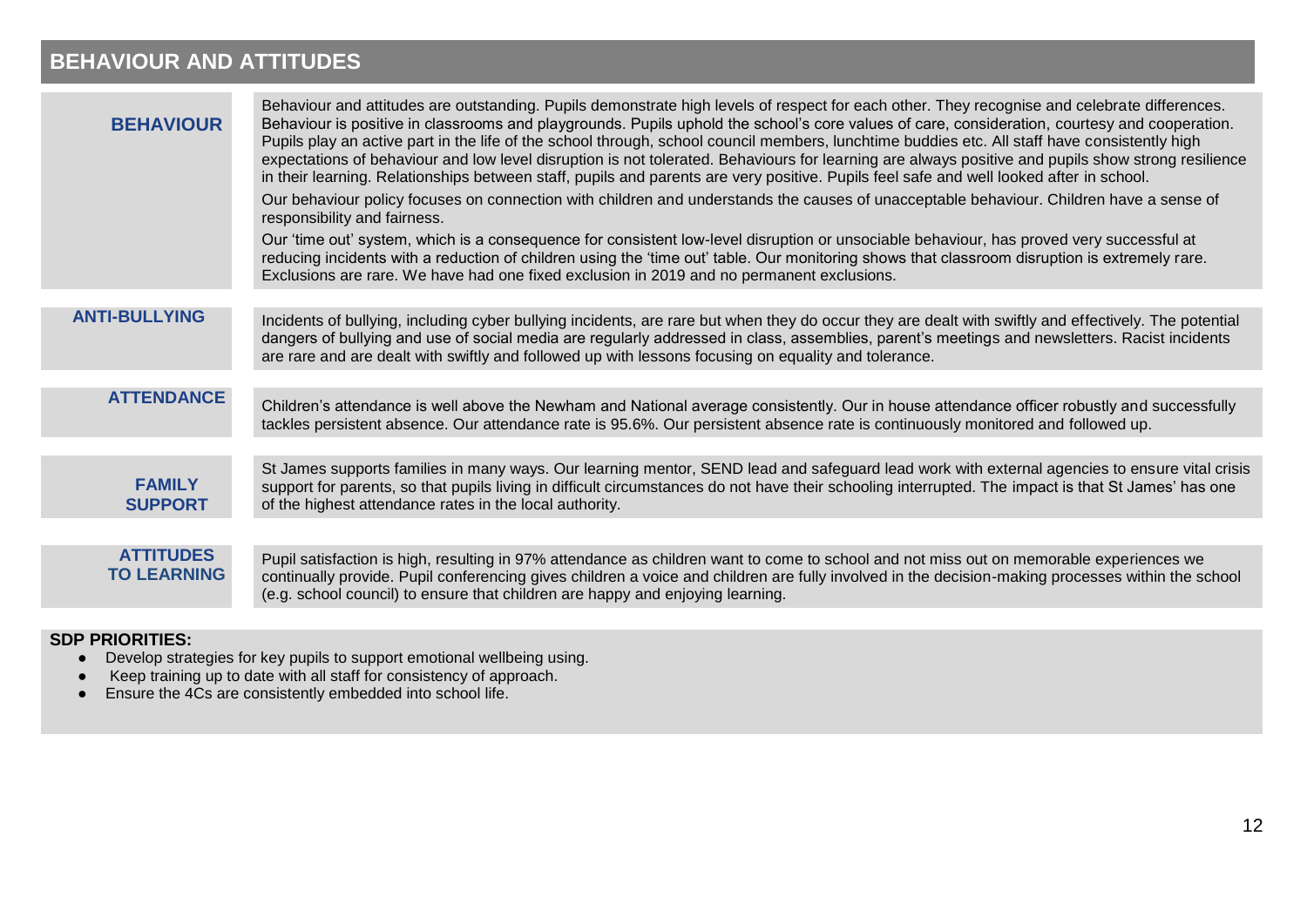## **PERSONAL DEVELOPMENT**

| <b>St James &amp; BRITISH</b><br><b>VALUES</b> | The school goes above and beyond the expected to enable all pupils to have access to unique and meaningful experiences that would<br>be unavailable to them outside of school and make St James an exciting place to learn. All disadvantaged pupils have priority in after<br>school clubs. Speech and language therapists, sports coaches, first aiders all support personal development, character and wellbeing.<br>Character education is embedded through teaching our 4 core values (care courtesy consideration and cooperation) which permeate<br>school life. Pupils are confident in understanding the St James values and are taught about these in assemblies, PSHE and other<br>areas of the curriculum. They are praised and encouraged to demonstrate these values in their approach to school life.<br>Pupils develop resilience in a rich learning environment that promotes strong spiritual, moral and social cohesion. Leaders offer strong<br>pastoral support and pupils are highly knowledgeable about physical and mental health well-being. Pupils are aware of age-<br>appropriate relationships, they respect differences and understand fundamental British values.<br>Pupils have a global perspective and are well prepared for life in modern Britain. |
|------------------------------------------------|----------------------------------------------------------------------------------------------------------------------------------------------------------------------------------------------------------------------------------------------------------------------------------------------------------------------------------------------------------------------------------------------------------------------------------------------------------------------------------------------------------------------------------------------------------------------------------------------------------------------------------------------------------------------------------------------------------------------------------------------------------------------------------------------------------------------------------------------------------------------------------------------------------------------------------------------------------------------------------------------------------------------------------------------------------------------------------------------------------------------------------------------------------------------------------------------------------------------------------------------------------------------------------------|
|                                                |                                                                                                                                                                                                                                                                                                                                                                                                                                                                                                                                                                                                                                                                                                                                                                                                                                                                                                                                                                                                                                                                                                                                                                                                                                                                                        |
| <b>HEALTHY LIVING</b><br><b>INCLUDING SEMH</b> | SEMH is very well provided through assemblies, lessons and school events. As a result, pupils are kind and caring and understand<br>how to regulate their emotions. Staff have all received CPD on how to support pupils with social and behavioural difficulties. We have a<br>sensory room, which we use to help pupils regulate their emotions. Healthy lifestyles are promoted e.g. choice of school menu as well<br>as PE, well-being and PSHE lessons                                                                                                                                                                                                                                                                                                                                                                                                                                                                                                                                                                                                                                                                                                                                                                                                                            |
|                                                |                                                                                                                                                                                                                                                                                                                                                                                                                                                                                                                                                                                                                                                                                                                                                                                                                                                                                                                                                                                                                                                                                                                                                                                                                                                                                        |
| <b>PSHE &amp; SMSC</b>                         | Our school vision is 'to aspire to excel in knowledge, faith and love.' This vision is built into curriculum planning and delivery, whole<br>school homework projects and educational visits. Pupils demonstrate care and concern for issues locally and globally e.g.<br>homelessness in our community, sustainability issues such as overfishing and the impact of single use plastic on the environment.                                                                                                                                                                                                                                                                                                                                                                                                                                                                                                                                                                                                                                                                                                                                                                                                                                                                            |
|                                                |                                                                                                                                                                                                                                                                                                                                                                                                                                                                                                                                                                                                                                                                                                                                                                                                                                                                                                                                                                                                                                                                                                                                                                                                                                                                                        |
| <b>CAREERS GUIDANCE</b>                        | Pupils are taught to be ambitious through values education. We showcase their talents to enable them to develop confidence, oral<br>presentation skills and work ethic. We educate the children about multiple intelligences so they can identify their strengths e.g. logic,<br>language and creative thinkers. Teachers make the curriculum relevant by linking to real world opportunities whenever possible – this<br>is aimed at motivating pupils to work towards potential career goals from an early age.<br>The school regularly takes part in 'The Brilliant Club' where more able students have the opportunity to visit universities, participate in<br>lectures and tutorials as well as writing a graded essay.                                                                                                                                                                                                                                                                                                                                                                                                                                                                                                                                                          |
|                                                |                                                                                                                                                                                                                                                                                                                                                                                                                                                                                                                                                                                                                                                                                                                                                                                                                                                                                                                                                                                                                                                                                                                                                                                                                                                                                        |
| <b>EQUALITY &amp;</b><br><b>DIVERSITY</b>      | This is a strength. The diversity of the school community is reflected in staffing and pupils that come from various countries and<br>ethnicities. Racist incidents are very rare. Different cultures are celebrated e.g. we have cultural evenings and celebrate international<br>events. The children feel valued as their cultures are represented in everything from the school menu to our uniform.                                                                                                                                                                                                                                                                                                                                                                                                                                                                                                                                                                                                                                                                                                                                                                                                                                                                               |
|                                                |                                                                                                                                                                                                                                                                                                                                                                                                                                                                                                                                                                                                                                                                                                                                                                                                                                                                                                                                                                                                                                                                                                                                                                                                                                                                                        |

- To develop the support given to new mid-phase admissions (particularly those with little English or no previous schooling) so that they can settle into learning and wider school life quickly.
- Continue to add additional after school activities to engage hard to reach pupils.
- To further develop 'Cultural Capital' within the school